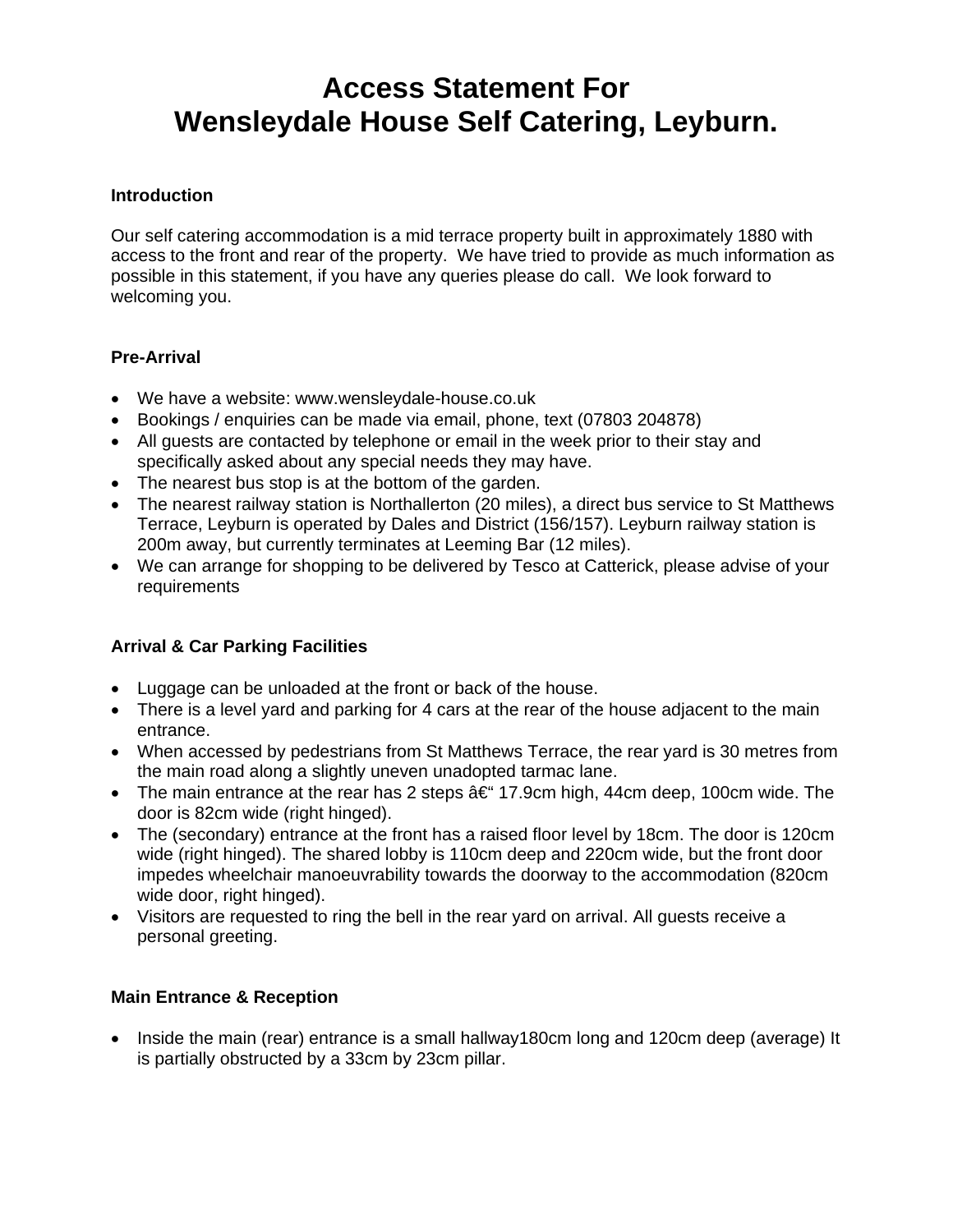#### **Public Areas - General (Internal)**

• All ground floor doors are 820cm wide.

#### **Public Areas – WC**

• In the (rear) entrance lobby there is a WC / cloakroom, entered by a 82cm right hinged door. The compartment is 145cm long and tapered in width between 60cm and 130cm. The WC pan is sited is 12cm distant from the wall.

# **Restaurant / Dining Room, Bar & Lounges, Take Away & Café**

- The lounge / dining room is 6.5 metres long by 4.2 metres wide. There is 3.5m by 3m free space between the sofas and dining table. The gas fire controls are 30cm above floor level.
- The dining table is 240 cm by 75cm (90cm between legs), and is normally set 70cm away from the wall, but can easily be moved.
- There are 8 armless dining chairs and 2 with arms (all moveable). A baby high chair is provided free of charge.
- Flooring is painted original floorboards with rugs.
- Lounge area seating is by three sofas and one armless easy chair.
- The TV, DVD, VCR are operated by remote control. The HiFi amplifier and tuner have no remote control.

#### **Laundry**

• There is no separate laundry but there is a standard size (60cm) washer dryer, which is front loading, provided in the kitchen.

#### **Outdoor Facilities**

• The front garden is 15m long and 5m wide, mostly laid to level grass and rockery. There are three benches and a 2.5m by 4m level tarmac patio next to the house.

#### **Bedrooms**

#### FIRST FLOOR

• Accessed by continuous straight staircase (carpeted) from ground floor: 16 steps each of 26cm going by 21cm rise (NB this is the maximum total rise and gradient permitted under Building Regulations for a single flight domestic staircase). Twin handrails. 84cm wide between walls. First floor landing of 80cm by 170cm.

#### FIRST FLOOR FRONT BEDROOM

• 76cm wide door. 135cm by 185cm four poster double bed (46cm height), at least 120cm clear space each side. 90cm by 200cm single day bed (46cm height), at least 120cm clear space on one side. 220cm by 350cm free space.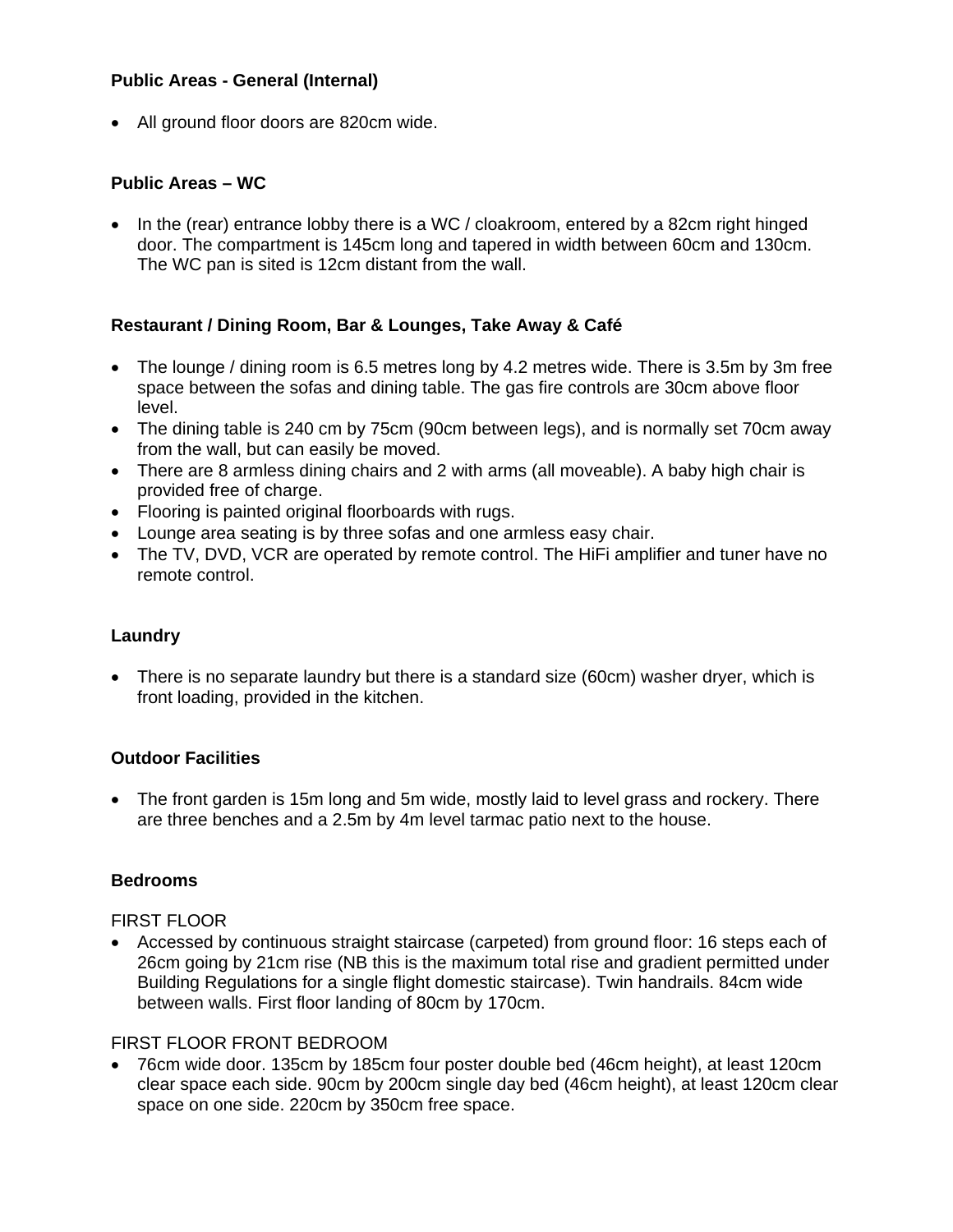#### FIRST FLOOR REAR BEDROOM

• 76cm wide door. 150cm by 200cm king size four poster bed (please note - 80cm height). 55cm and 160cm clear space down sides (once easy chair removed). 160cm by 160cm free space.

#### SECOND FLOOR

• Accessed up a staircase with 180 degree winder, 16 steps of 24cm going by 19.5cm rise. Twin handrails to upper leg, single handrail to lower leg. Second floor landing of 90cm by 200cm.

#### SECOND FLOOR FRONT BEDROOM

• 76cm wide door. 90cm by 200cm adult bunk bed (45cm / 125cm bunk heights). 90cm by 200cm adult day bed (46cm height) on opposite wall, with 230cm by 320cm free space between.

#### SECOND FLOOR REAR BEDROOM

• 76cm door. Two 90cm by 185cm single beds arranged at right angles, 230cm by 240cm free space. Restricted ceiling height above beds (110cm at bed centres).

# **Bathroom, Shower-room & WC [Ensuite or Shared]**

#### FIRST FLOOR REAR ENSUITE

- Accessed by 76cm door, right turn on 80cm by 90cm landing, and three steps of 70cm width, 24cm going and 17cm rise.
- Bathroom dimensions 210cm by 210cm, 160 by 130 free space.
- Bath and toilet height is 46cm. Toilet is close to wall (12cm from wall to WC pan)
- Fixed bath screen (80cm wide).
- Horizontal 45cm grab rail on entry to over-bath shower.

# SECOND FLOOR REAR ENSUITE

- Accessed down narrow 600cm staircase with 6 steps of 22cm going and 17cm rise. 67cm sliding door.
- Bathroom size 210cm by 210cm. 160cm by 130cm free space.
- Toilet and bath height 46cm. Toilet in centre. No shower.

#### SECOND FLOOR FAMILY BATHROOM

- Accessed by 67cm door, right hinged into room. 115cm by 75cm free space (partially obstructed by door).
- Toilet and bath height 46cm.
- Toilet area is 70cm wide, WC pan is 12cm from wall.
- Folding shower screen.
- Vertical 45cm grab rail on entry to over bath shower.
- All bathrooms have painted wood floor with rugs